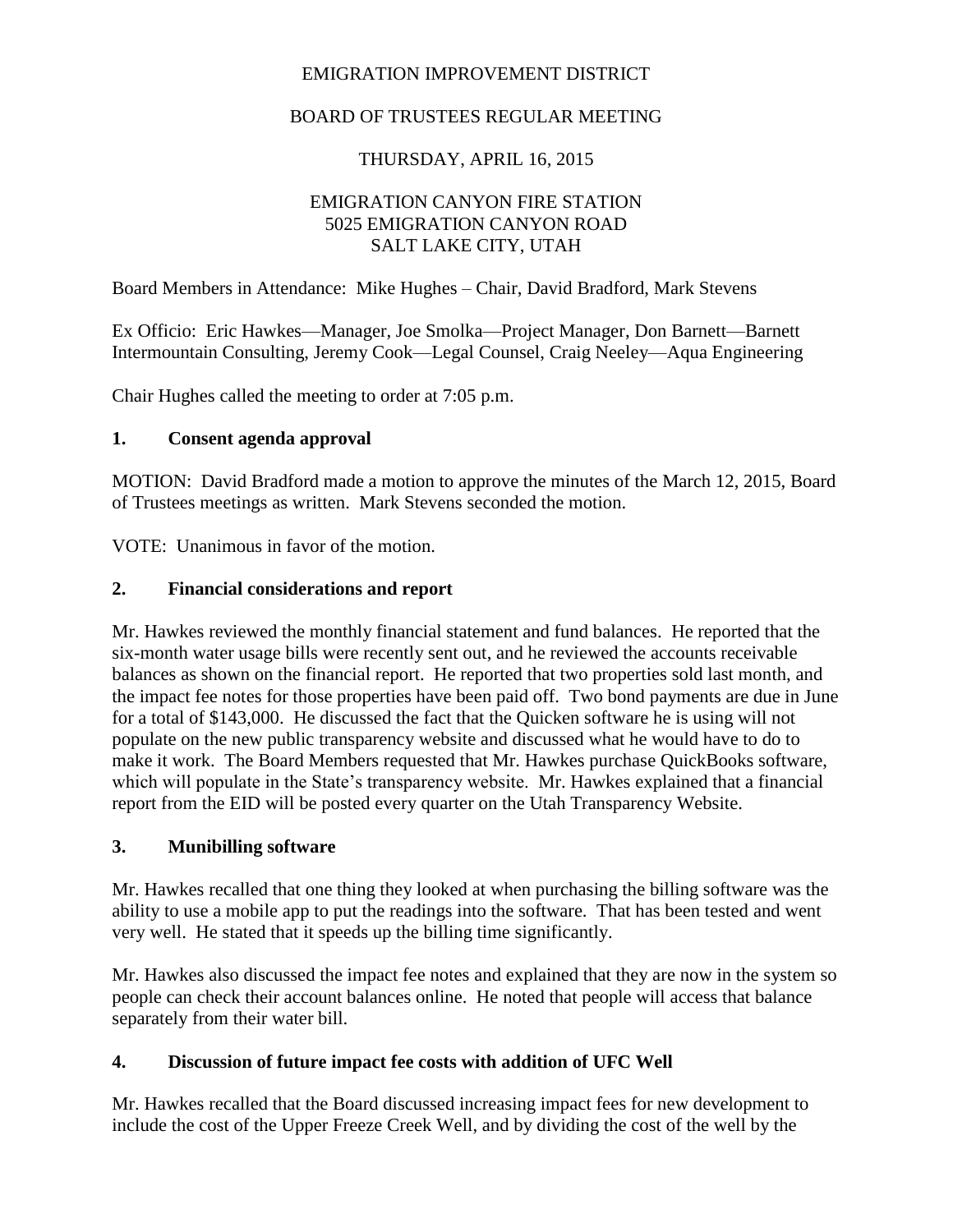Emigration Improvement District Board of Trustees Meeting April 16, 2015 Page 2 of 4

number of lots, the impact fee would increase by \$4,003 per lot. Board Member Bradford clarified that the increased impact fee would apply only to new connections on lots where standby fees are currently not being paid. He asked if they could determine the capital base of the District before the well was developed and what percent increment they realized by adding the new well. He believed they could use that number to determine how much to increase the current impact fee. He asked if there is a good estimate of the capital value of the system before the Upper Freeze Creek Well was developed. He believed the impact fee should be adjusted by taking into account that the District now has a higher capital base and be a function of the incremental value of the District's assets. He believed the two numbers would be very close, but he would like to see what that number would be. Board Member Stevens calculated that basing the increase on the cost of the new well would result in about a 20% increase in the impact fee, and basing it on the increase in capital would be about a 30% increase. Board Member Bradford stated that both are valid ways to calculate the increment, and they might want to settle on something between those two estimates.

The Board Members further discussed the best strategy and factors to consider when calculating the new impact fee. Mr. Barnett offered to provide examples of how other water districts have calculated their impact fees.

#### **5. Water right lessees**

Mr. Hawkes recalled that water right lessees and the agreement that they would connect to the system when it became available were discussed in the last meeting. Some came to the last meeting, and he has met with a few others since then. They would like to know a time frame within which they need to connect to the system, and the Board agreed at the last meeting that they should connect by the summer of 2016. Another question is the nature of the connection, because some want to continue to use their own well. Chair Hughes explained that they have had the benefit of the lease for years and have a contractual obligation to hook up to the system. Mr. Hawkes explained that the questions are whether they can still use their well for irrigation, or if they connect and do not use District water or pay the impact fee and do not connect to the system whether that satisfies the requirement for a connection. Chair Hughes stated that it was his understanding when they signed the contract that the benefit they received was being able to build their house, and when the water system became available on their street, they agreed to connect to it. They have had the benefit for a long time, and it is time for them to hook up to the system. He did not believe that means the District should have to negotiate what it means to hook up to the system, because that is not what they agreed to. He explained that these people do not have a water right; they are using the District's water right. If they want to buy a water right and irrigate with it, they can do that, but if they are going to use the District's water right, they need to hook up to the system. Fred Smolka noted that, historically, some lessees have been allowed to continue to use their well for irrigation, but indoor use is from the District's water. Chair Hughes agreed that they have to be consistent if they have allowed other people to do that. He stated that part of the obligation with the bond was that these people would hook up to the system when the system was installed in their street, and that obligation did not go away just because the EID came up with allowing people to irrigate from their wells. Mr. Barnett commented that, eventually these situations will all go away, because as people's wells go down,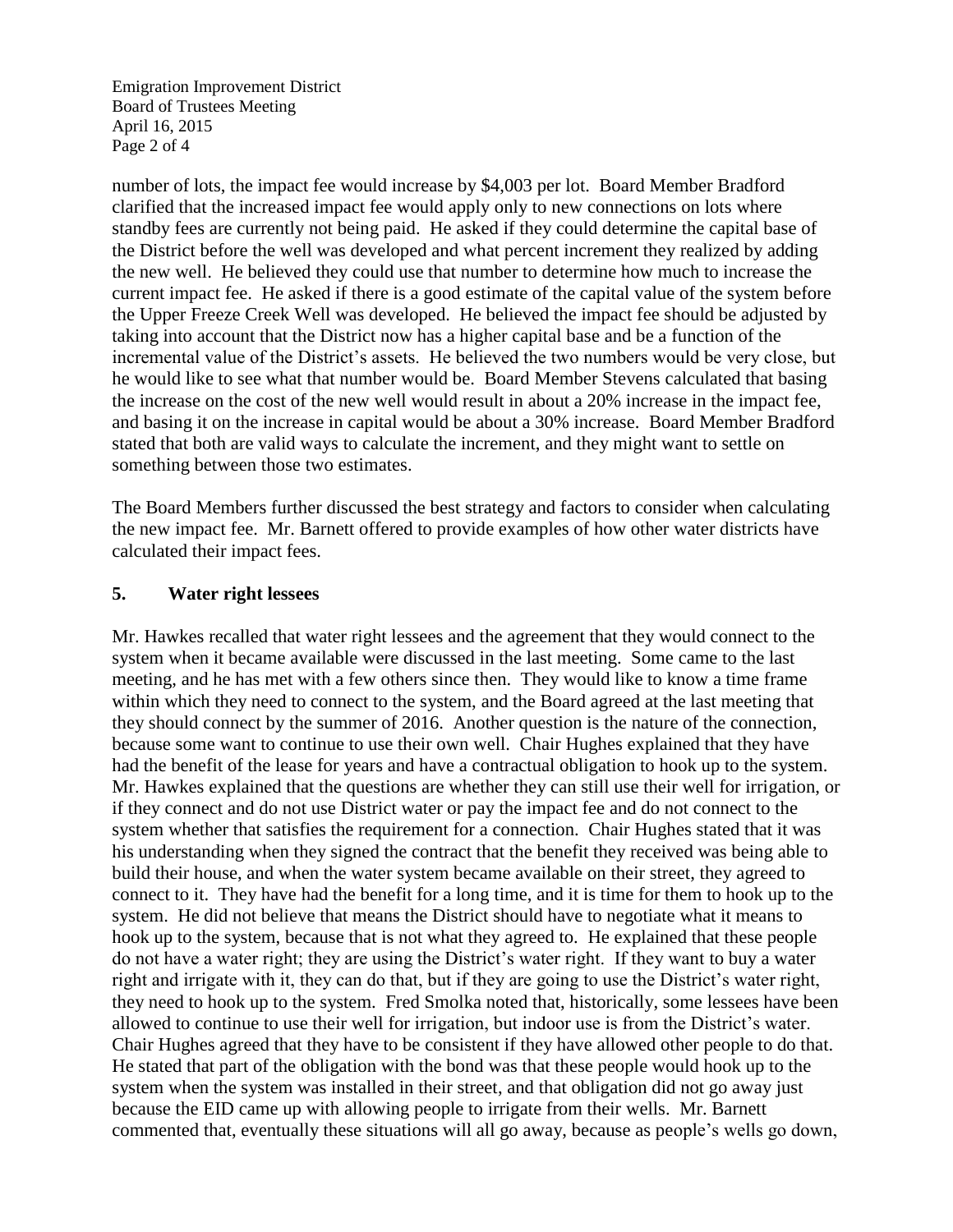Emigration Improvement District Board of Trustees Meeting April 16, 2015 Page 3 of 4

they will not pay the cost to develop a new well. He noted that there was discussion last month about whether someone who connects to the system must have a completely separate connection for their well, and Craig Neeley confirmed that they need to have a totally separate connection. Mr. Neeley discussed the liability connected with allowing a cross connection. Chair Hughes believed the EID needs a policy that they will not allow cross connections. Mr. Barnett noted that every year the District files a temporary change application, and they need to be aware when someone's well that is used for irrigation goes bad so they can adjust the water right accordingly.

The Board Members discussed a potential deadline date and decided on August 30, 2016. Mr. Hawkes offered to send a letter to the water right lessees explaining the details of what was discussed this evening.

# **6. TMDL engineer's estimated costs and update**

Mr. Neeley suggested that they start to fill out a grant application with the State and get a planning advance to start doing the work. He believed they would get a full planning advance if the State agrees with the scope of the project and believes the costs are reasonable. Chair Hughes asked if they could get the initial project built regardless of what happens. Mr. Neeley replied that he believes this will result in projects, but the goal is to come up with an overall plan for the Canyon. To fund a project, the State needs to determine that a specific project is the best one to fund. Board Member Bradford asked about doing a feasibility assessment for the project they have in mind. Mr. Neeley replied that it involves investigation of the various sites, and they have to look at all the options and be sure the preferred alternative meets the State's criteria and can be applied throughout the Canyon. Board Member Bradford asked what the criteria would be for selecting the preferred alternative. Mr. Neeley replied that cost and performance are big factors. Chair Hughes explained that, in this case, the damage being caused by the systems would also be a factor. Mr. Neeley stated that they may need to use different methods in different areas as they identify the areas that will have the greatest impact. He emphasized that the State is after a Canyon-wide solution, and their expectations are a little different from the EID's expectations. Chair Hughes asked what it would cost the District out of pocket to get this process going. Mr. Neeley replied that they should have no problem getting a planning advance, and that is how he will approach it. Mr. Hawkes explained that the next step is to go in front of the Water Quality Board with their application, and it sounds like the State has funds available immediately for the design and planning stage.

### **7. Water report and well levels status**

Mr. Barnett discussed water usage and noted that total amount of water usage is down compared to the last six or seven years. He believed people are paying attention to the conservation messages the District has sent out. He commented that the recent storm probably provided more benefit to Emigration Canyon than it did to the higher elevations. He also noted that the perconnection usage is very low compared to previous years.

Mr. Hawkes reported that the Upper Freeze Creek Well water level is at 905 feet, and year-todate, they have pumped a little over 4 million gallons. The well level of Well 1 is unknown